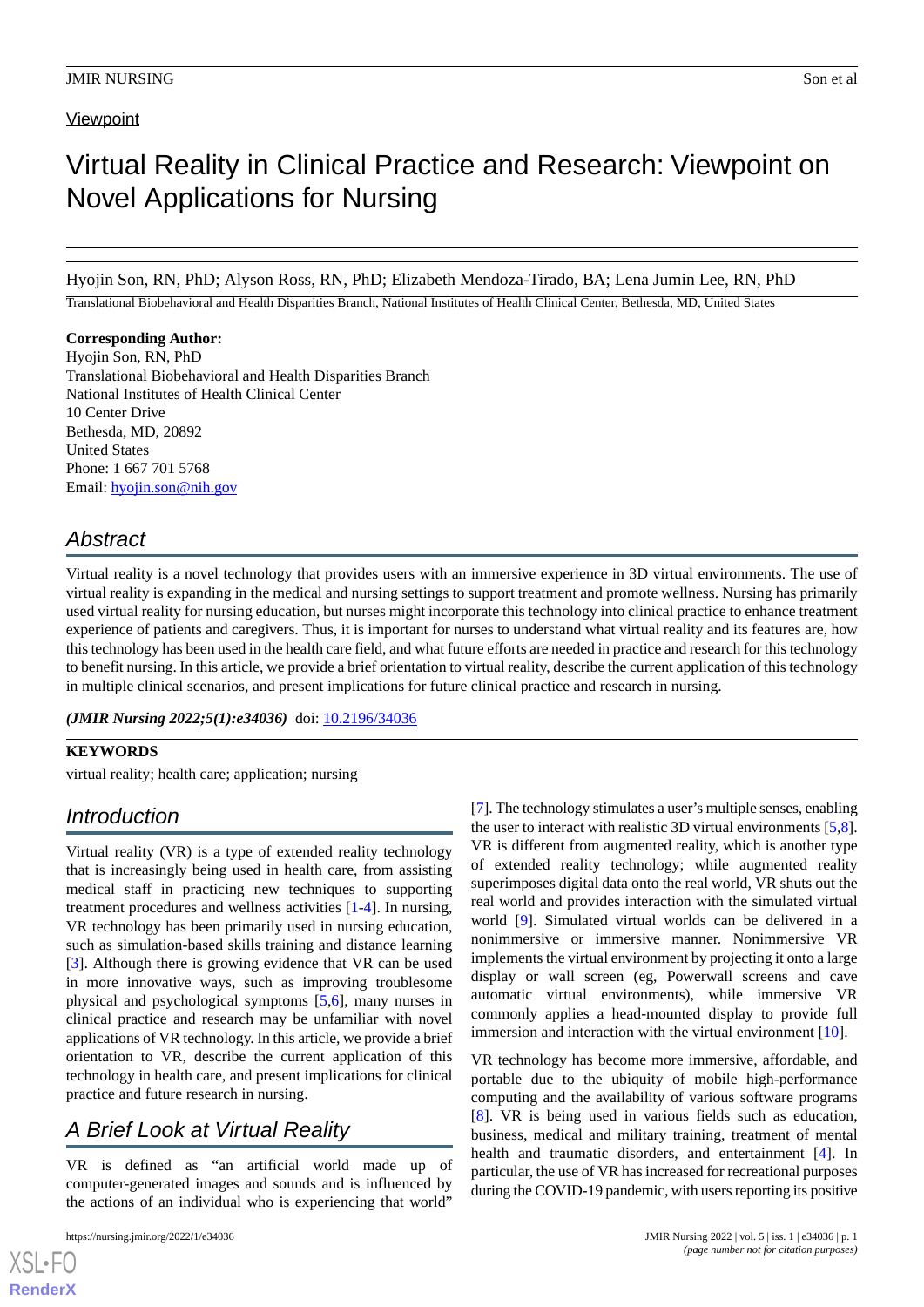impact on physical activity and mental well-being [\[4](#page-4-0)]. In recent years, VR technology has also been recognized for its value of application for health-related purposes, including symptom improvement and pain management in diverse populations [[5](#page-4-2)[,11](#page-4-8)]. As VR continues to advance, we expect more active use of the technology in health care practice and research.

# *Virtual Reality in Health Care*

Features of VR have gained attention in the health care field, and in particular, this technology has been actively used in education and training for students and staff in medical professions. In medical education, VR has been often used for surgical and physical examination skills training, acquisition of anatomical knowledge, and building empathy for patients with neurodegenerative diseases [[1\]](#page-3-0). Although VR has a comparatively short history in nursing, VR has been mainly used for nursing education purposes to optimize nursing students and nurses' acquisition of practical skills and theoretical knowledge. Some examples include urinary catheterization practice, basic life support training, and communication practice with patients having virtual dementia [\[3\]](#page-4-1). Most participants who experienced VR in medical and nursing education indicated that VR-based trainings were motivating and helpful in acquiring knowledge and skills [[1,](#page-3-0)[3\]](#page-4-1). With the high demand for contactless learning due to the recent COVID-19 pandemic, the application of VR to health care education has never been more prominent.

The application of VR is not limited to these education or training purposes but is increasingly being used for therapeutic purposes as well. Several major therapeutic purposes of VR use include distraction from pain or uncomfortable medical procedures [[2,](#page-4-9)[11](#page-4-8)], relaxation and mindfulness for stress and symptom improvement [[12-](#page-4-10)[15](#page-4-11)], cognitive coping as psychotherapy [\[16](#page-4-12),[17\]](#page-4-13), and rehabilitation of neuromotor functions [\[18](#page-4-14)]. VR has shown promising levels of effectiveness in various clinical scenarios.

## **Distraction**

VR can be a method of distraction for overcoming uncomfortable medical procedures or as a nonpharmaceutical therapy for pain management. Current regimens in pain management, including surgical treatment, physical rehabilitation, or implantable drug-delivery systems, can be costly and ineffective [\[19](#page-4-15)]. Furthermore, opioids prescribed for pain control may lead to dependency and misuse [[19\]](#page-4-15). Studies reporting positive results of VR interventions for pain management suggest that nurses working in a variety of care settings could use VR as an alternative therapy for pain relief [[11\]](#page-4-8). In a randomized controlled study with 120 adults hospitalized in orthopedics or internal medicine with a pain score of at least 3 out of 10, those using multiple options of VR experience (eg, meditation, game, and nature experience) through a headset showed significant reductions in pain after 48 and 72 hours compared with those watching a television channel on health and wellness [\[8](#page-4-5)]. Importantly, the effect of this VR intervention was more pronounced in patients with severe baseline pain (pain score 7 out of 10) [\[8](#page-4-5)]. VR can also assist patients in coping with uncomfortable and even painful medical procedures [\[2\]](#page-4-9). Piskorz et al [\[20](#page-4-16)] found that 36 children

 $XS$  • FO **[RenderX](http://www.renderx.com/)** whose attentions were distracted by playing or watching VR games during blood sampling reported significantly lower pain and stress than 21 children who did not experience VR.

#### **Relaxation and Mindfulness**

VR can be an effective and feasible relaxation tool for individuals suffering from stress and psychological symptoms [[5\]](#page-4-2). One experimental study assessed the effects of a VR intervention that provided relaxing videos of nature along with guided meditation and muscle relaxation to 49 individuals with depression, anxiety, or bipolar disorder [[14\]](#page-4-17). This study revealed the beneficial effects of the VR intervention in improving mood and decreasing symptoms of depression and anxiety [[14\]](#page-4-17). Kamińska et al [\[12](#page-4-10)] tested a 15-minute nature-based relaxation training program that comprised forest scenery and birdsong to relieve workplace stress in 28 office workers. The participants experienced significant improvements in perceived stress and mood [\[12\]](#page-4-10). Nurses are subject to workplace stress and symptoms such as anxiety and depression, and the recent pandemic has further aggravated the problem [[21\]](#page-4-18). As a result, some hospitals have implemented VR experiences for frontline health care workers, explaining that VR may help them detach from stressful work environments and feel relaxed [\[22](#page-4-19)].

VR has the potential to increase mindfulness, focusing one's attention on the present moment with an accepting and nonjudgmental attitude [\[23\]](#page-5-0). Developing mindfulness can reduce stress and improve symptoms, but mindfulness can be difficult to practice due to environmental and personal distractions [[23\]](#page-5-0). VR may address these difficulties by providing an immersive virtual environment that supports the user to focus on the present moment. Seabrook et al [\[13](#page-4-20)] found that a VR mindfulness app that delivered a 15-minute program of a peaceful forest scenery video with a guided mindfulness voice-over significantly increased mindfulness and positive emotions in 37 adults. The participants reported a strong sense of being in the virtual forest while using the program [[13\]](#page-4-20). Studies examining VR use to enhance relaxation and mindfulness have often involved healthy populations [[13](#page-4-20)[,15](#page-4-11),[23\]](#page-5-0), yet increasing levels of mindfulness using VR may be beneficial to patients with a variety of physical and mental conditions.

## **Cognitive Coping**

The potential of VR-based therapy is gaining attention as a way to develop cognitive coping skills in individuals with psychiatric disorders such as posttraumatic stress disorder (PTSD) and depressive disorder. Peskin et al [\[16\]](#page-4-12) tested 12 weekly 90-minute VR exposure therapy sessions in 25 adults with PTSD following the September 11 attacks. The participants described their trauma in detail while being exposed to VR scenarios simulating the attacks and reported significant decreases in PTSD, which in turn led to decreased depressive symptoms [\[16](#page-4-12)]. Another experimental study assessed the effects of up to 16 sessions of VR-based cognitive behavioral therapy (CBT) in 15 adult patients diagnosed with generalized social anxiety disorder [\[17](#page-4-13)]. The participants were exposed to behaviors and sounds of digital humans in virtual environments that simulated places that might trigger anxiety for these individuals, such as crowded cafés or supermarkets. This study indicated that VR-based CBT can be effective in improving social anxiety and depressive symptoms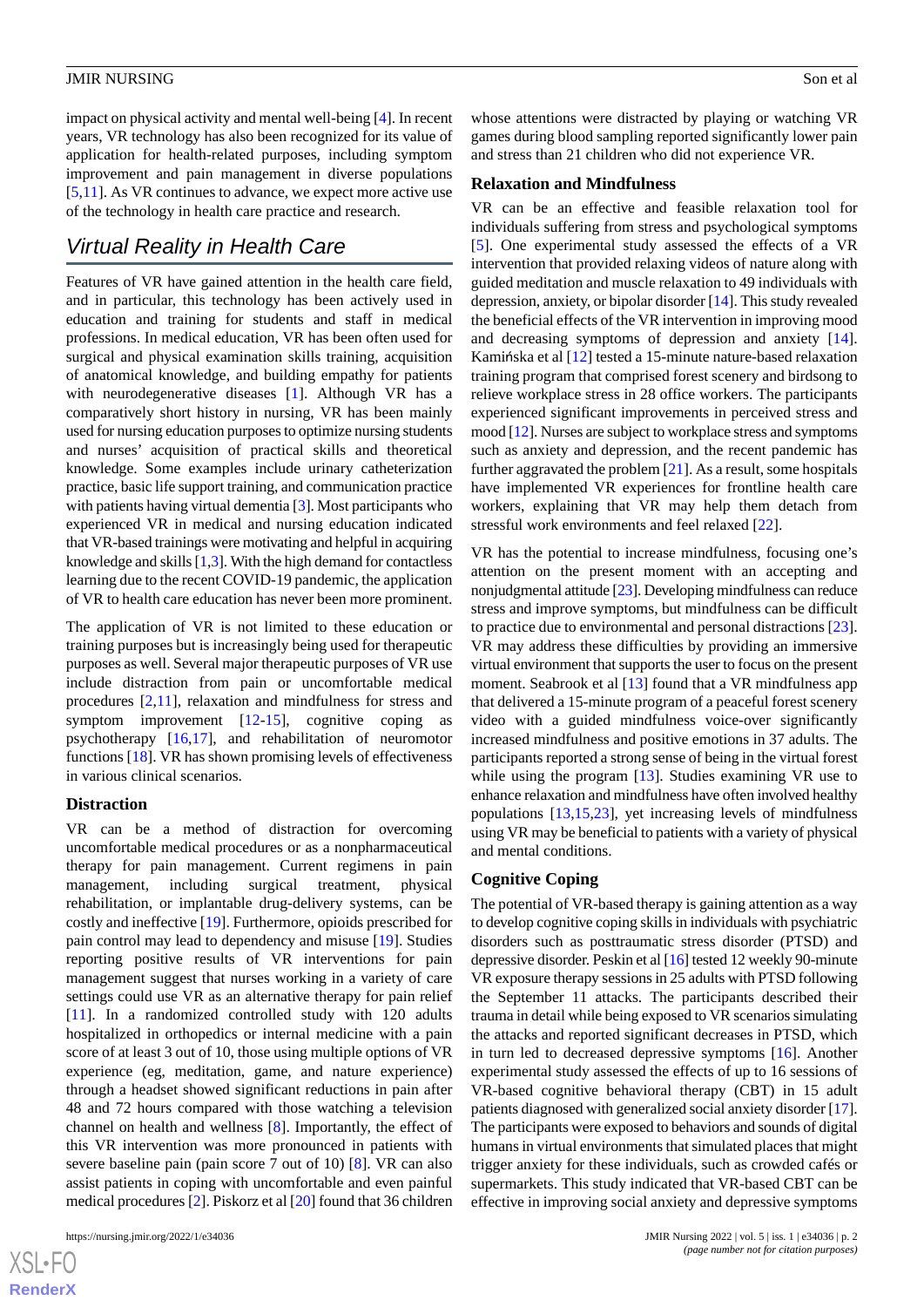[[17\]](#page-4-13). These studies suggest that VR may be a useful adjunct to psychotherapy to safely expose individuals to their traumatic triggers in a carefully controlled environment, enabling them to establish healthy cognitive coping skills over time.

#### **Rehabilitation**

In recent years, VR has shown its potential as an assistive technology to aid the rehabilitation of patients with impaired neuromotor functions. Although VR cannot replace conventional physical or occupational therapies, it can promote the effectiveness of rehabilitation by providing task-oriented and multisensory training within an individualized safe virtual environment [\[18](#page-4-14)]. Mekbib et al [\[24](#page-5-1)] developed a VR-based rehabilitation system and validated its therapeutic potential in 23 recent patients who had stroke. The system provided upper extremity training in an immersive virtual environment and was effective in recovering upper extremity motor function when combined with conventional occupational therapy [[24\]](#page-5-1). Regularity and repetition are essential in rehabilitation training for individuals with neurological disorders; however, motivation and adherence often decrease over time [[18\]](#page-4-14). VR combined with traditional rehabilitation training may improve motivation and training outcomes. Winter et al [[25\]](#page-5-2) demonstrated that VR-based treadmill training improved motivation and gait rehabilitation in 36 healthy participants and 14 patients with multiple sclerosis or stroke. VR-assisted therapy is also promising for rehabilitation of children with neuromotor impairments. In the study by Bortone et al [[26\]](#page-5-3), VR games were introduced to 8 children with cerebral palsy or developmental coordination disorder through immersive virtual environments and wearable haptic devices, improving the children's functionality of upper extremity.

# *Future Implications for Practice and Research in Nursing*

As VR technology becomes more popular and diverse in contents, the application of VR is expanding beyond education and training to support treatments or therapies and to promote wellness. Nurses can incorporate VR into clinical practice to improve treatment experience of patients and caregivers. Nurses may introduce relaxing VR experiences to reduce stress and anxiety in patients undergoing uncomfortable and painful procedures or surgeries [\[27](#page-5-4)]. VR can be a supportive medium to alleviate distress of patients undergoing intense treatments, such as chemotherapy [[28\]](#page-5-5). Entertaining elements of VR can be effective in relieving pain and promoting psychological well-being in hospitalized patients, especially pediatric patients who tend to be more interested in gaming technology [[29\]](#page-5-6). For patients with impaired cognitive or neuromotor functions, VR-based programs may stimulate their interests and motivate them to engage in long-term therapy sessions or rehabilitation [[17](#page-4-13)[,25](#page-5-2)].

For caregivers as well as patients, VR could also be useful for coping with stress and improving symptoms. While caring for individuals with acute or chronic conditions, caregivers often experience high levels of stress and associated multiple symptoms (eg, fatigue, sleep disturbance, depression, anxiety,

and impaired cognition) due to the burden of caregiving tasks and changes in their circumstances [\[30](#page-5-7)]. Caregivers tend to be reluctant to leave the patient to practice their own health-promoting activities [[31\]](#page-5-8), but limited resources are available that enable caregivers to cope with stress without leaving the side of the patient. Through a VR platform, caregivers could briefly escape their real circumstances by exploring peaceful nature scenes or practicing mindfulness, which may lead to stress reduction and symptom improvement.

Although VR is a promising technology that can be used in diverse care settings, the realities we face in our practice and research may differ from our expectations. While some patients and caregivers are interested in and willing to use VR, others may be skeptical about the technology [\[8](#page-4-5)]. They may think that using VR takes away therapeutic encounters with care providers, and those with less affinity for technology may be somewhat averse to trying VR [[32\]](#page-5-9). As such, the acceptance of VR depends on each person's characteristics and perception and attitudes toward VR use [[32\]](#page-5-9). More evidence should be generated regarding factors closely associated with VR acceptance. To optimize the opportunities VR can provide in health care, nurses need to first become familiar with the technology so that they can introduce and educate patients and caregivers about VR-based programs. It is important to create an environment that supports nurses to be competent in using digital health technologies, including VR [[33\]](#page-5-10). Efforts also should be made to evaluate and improve user-friendliness and usefulness of VR-based programs perceived by various users [[34\]](#page-5-11).

As for research, more large-scale, long-term studies are needed to rigorously evaluate the effects of VR interventions on mood, cognitive function, as well as physical and psychological symptoms across different age groups and clinical populations. Expanding scientific research of physiological markers (eg, pulse rate, cortisol, cytokines, and genomic DNA) or neuroscientific measures (eg, real time functional magnetic resonance imaging) will also contribute to understanding the impact of VR interventions [[35,](#page-5-12)[36\]](#page-5-13). In addition, research on VR use in care settings should be practical, examining not just whether the interventions are effective, but also whether they are feasible for nurses to use in their practice and satisfactory to subjects [\[37\]](#page-5-14). Another important consideration when it comes to VR research is designing the research based on theoretical knowledge. Designing VR research referring to well-validated theories helps develop interventions that reflect the characteristics and needs of the target population; however, existing VR studies have rarely discussed theoretical components [\[34](#page-5-11)]. Further efforts are encouraged to develop and perform clinically meaningful and methodologically robust theory-based VR research.

When introducing VR to real subjects, especially patients, we should always keep in mind that we need to ensure their safety from any potential side effects. Nausea and dizziness caused by simulation sickness have been reported as common side effects associated with VR experiences [[38\]](#page-5-15). VR-related side effects could lead to physical risks or injuries in those who are sensitive to motion sickness or individuals with impaired functions [[39\]](#page-5-16). To prevent these potential side effects, it is recommended that VR interventions be applied for a limited

[XSL](http://www.w3.org/Style/XSL)•FO **[RenderX](http://www.renderx.com/)**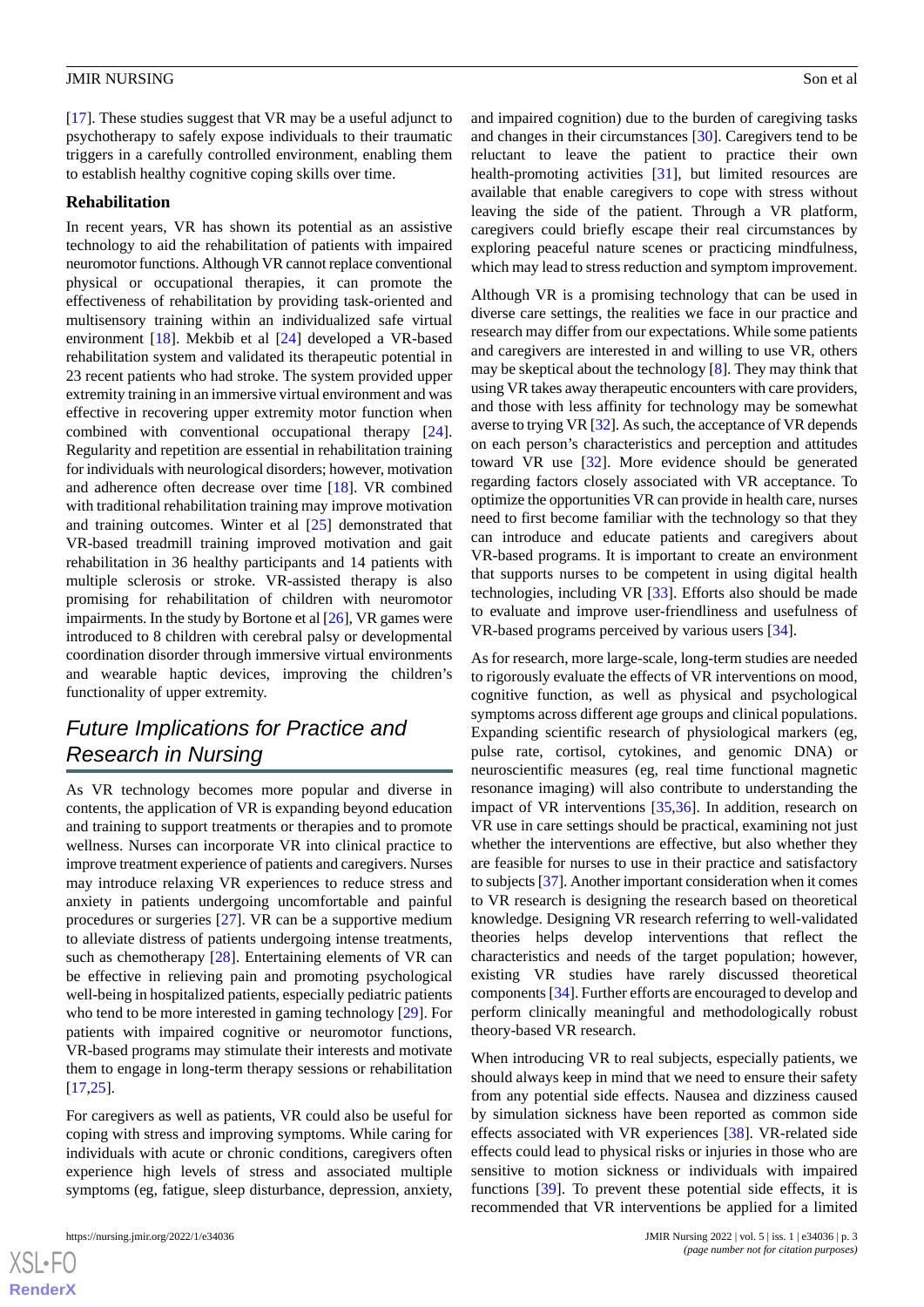period of time in a quiet and safe place to individuals who do not have restrictions on using the technology [\[37](#page-5-14)]. Nurses and other staff members also need to assess any physical discomfort associated with wearing VR devices, especially a bulky head-mounted display [[37\]](#page-5-14).

We should assess cost-effectiveness as well as efficacy and safety in order to leverage VR technology in clinical practice. VR is a high-cost technology that requires software development and equipment [[34\]](#page-5-11). Implementing VR-based programs without considering cost-effectiveness within the already expensive US

health care system could increase care costs and worsen health disparities caused by an individual's ability to pay for such novel programs [[40\]](#page-5-17). People with lower education and income levels may lag in getting information on treatments using VR technology as they tend to have limited eHealth literacy and poor access to health resources [[41\]](#page-5-18). Care should be taken to ensure that all individuals have equitable access to participation in VR-based treatments and interventions.

[Textbox 1](#page-3-1) summarizes recommendations when incorporating VR into nursing practice and research.

<span id="page-3-1"></span>**Textbox 1.** Summary of recommendations for use of virtual reality in clinical practice and research.

- Research recommendations
	- Investigate factors associated with virtual reality acceptance
	- Assess user-friendliness and usefulness of virtual reality interventions
	- Evaluate the effectiveness of virtual reality interventions in a variety of populations (eg, pediatric patients and caregivers)
	- Establish virtual reality interventions based on theoretical components
	- Conduct long-term studies with large samples
	- Use physiological and neuroscientific measures as well as self-reported measures
	- Assess nurses' perception whether virtual reality interventions are feasible in practice
	- Collect data regarding the optimal frequency, duration, and timing of use for virtual reality interventions
- Implications for clinical practice
	- Create an environment that supports nurses becoming familiar with virtual reality
	- Ensure participant safety from potential virtual reality-related adverse effects or discomfort
	- Assess cost-effectiveness of virtual reality in the current health care system
	- Establish evidence-based guidelines for implementing virtual reality interventions

# *Conclusions*

With care recipient needs and care environments becoming more complex, VR technology may provide opportunities to improve clinical practice and research. Beyond health care staff and students' education and training, evidence in the literature supports VR use in pain management, distraction from difficult medical procedures and treatments, relaxation and mindfulness, CBT, and rehabilitation. Future studies are encouraged to evaluate how the impact of VR use differs across age groups

and populations and explore which VR interventions are appropriate for each group and population. Evidence-based practice guidelines for implementing VR in care settings should be established through active research and quality improvement activities. Nurses need to be equipped with up-to-date information on VR use in health care, including trends and prospects, and interact with experts in relevant fields. We cannot stop the flow of novel technologies into health care. The use of such technologies should be optimized in a way that supports the current health care delivery.

## **Acknowledgments**

All authors collaborated in preparing the literature and organizing the content for this paper. This paper was supported by the Intramural Research Program at the National Institutes of Health (NIH) Clinical Center. This work was conducted while AR was an employee of the NIH Clinical Center.

## <span id="page-3-0"></span>**Conflicts of Interest**

None declared.

## **References**

[XSL](http://www.w3.org/Style/XSL)•FO **[RenderX](http://www.renderx.com/)**

1. Barteit S, Lanfermann L, Bärnighausen T, Neuhann F, Beiersmann C. Augmented, Mixed, and Virtual Reality-Based Head-Mounted Devices for Medical Education: Systematic Review. JMIR Serious Games 2021 Jul 08;9(3):e29080 [\[FREE](https://games.jmir.org/2021/3/e29080/) [Full text\]](https://games.jmir.org/2021/3/e29080/) [doi: [10.2196/29080\]](http://dx.doi.org/10.2196/29080) [Medline: [34255668](http://www.ncbi.nlm.nih.gov/entrez/query.fcgi?cmd=Retrieve&db=PubMed&list_uids=34255668&dopt=Abstract)]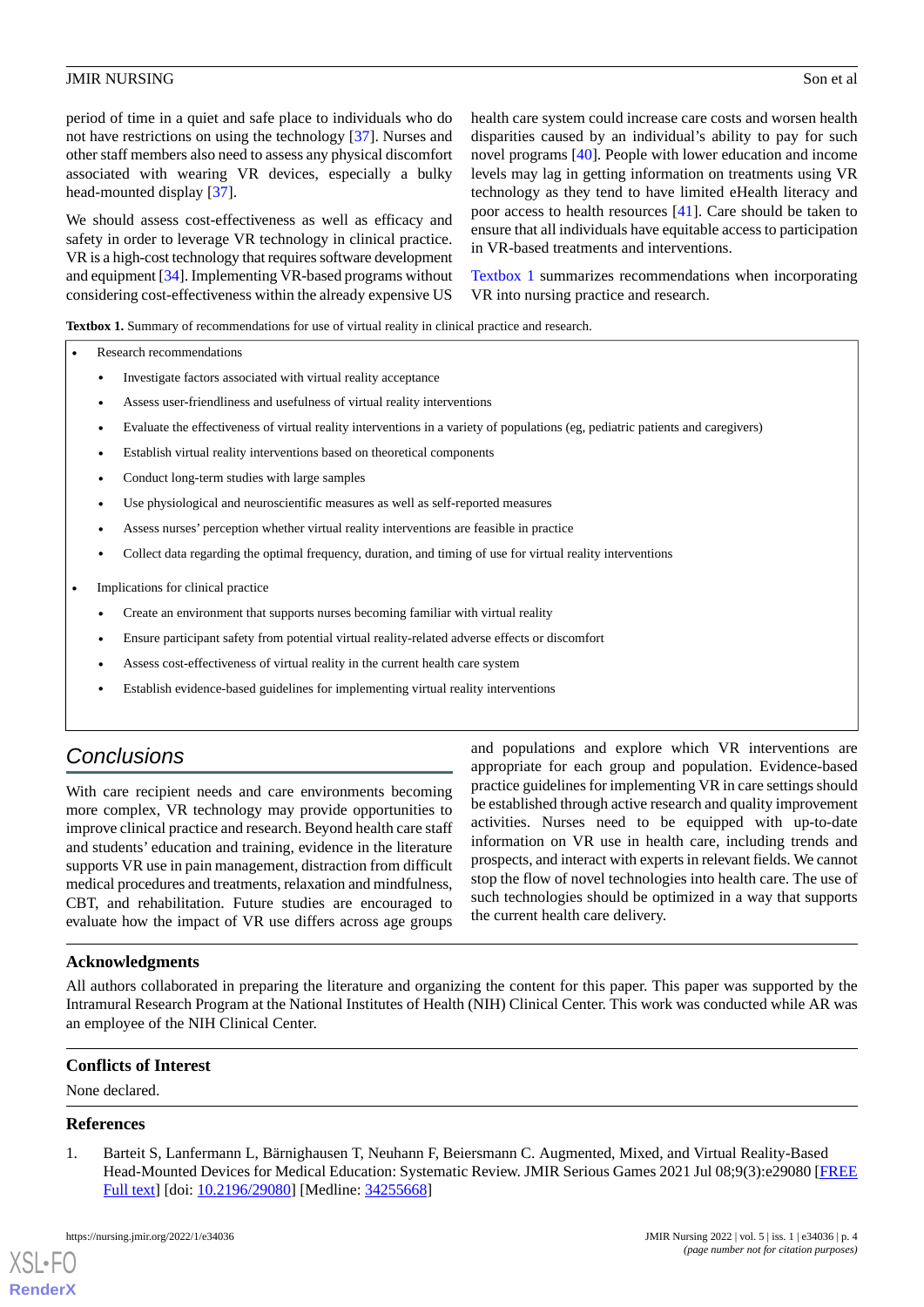- <span id="page-4-9"></span>2. Kılıç A, Brown A, Aras I, Hui R, Hare J, Hughes LD, et al. Using Virtual Technology for Fear of Medical Procedures: A Systematic Review of the Effectiveness of Virtual Reality-Based Interventions. Ann Behav Med 2021 Oct 27;55(11):1062-1079 [[FREE Full text](http://europepmc.org/abstract/MED/33821879)] [doi: [10.1093/abm/kaab016\]](http://dx.doi.org/10.1093/abm/kaab016) [Medline: [33821879](http://www.ncbi.nlm.nih.gov/entrez/query.fcgi?cmd=Retrieve&db=PubMed&list_uids=33821879&dopt=Abstract)]
- <span id="page-4-1"></span>3. Plotzky C, Lindwedel U, Sorber M, Loessl B, König P, Kunze C, et al. Virtual reality simulations in nurse education: A systematic mapping review. Nurse Educ Today 2021 Jun;101:104868. [doi: [10.1016/j.nedt.2021.104868\]](http://dx.doi.org/10.1016/j.nedt.2021.104868) [Medline: [33798987](http://www.ncbi.nlm.nih.gov/entrez/query.fcgi?cmd=Retrieve&db=PubMed&list_uids=33798987&dopt=Abstract)]
- <span id="page-4-0"></span>4. Siani A, Marley SA. Impact of the recreational use of virtual reality on physical and mental wellbeing during the Covid-19 lockdown. Health Technol (Berl) 2021;11(2):425-435 [\[FREE Full text\]](http://europepmc.org/abstract/MED/33614391) [doi: [10.1007/s12553-021-00528-8](http://dx.doi.org/10.1007/s12553-021-00528-8)] [Medline: [33614391](http://www.ncbi.nlm.nih.gov/entrez/query.fcgi?cmd=Retrieve&db=PubMed&list_uids=33614391&dopt=Abstract)]
- <span id="page-4-3"></span><span id="page-4-2"></span>5. Ioannou A, Papastavrou E, Avraamides M, Charalambous A. Virtual Reality and Symptoms Management of Anxiety, Depression, Fatigue, and Pain: A Systematic Review. SAGE Open Nurs 2020;6:2377960820936163 [[FREE Full text](https://journals.sagepub.com/doi/10.1177/2377960820936163?url_ver=Z39.88-2003&rfr_id=ori:rid:crossref.org&rfr_dat=cr_pub%3dpubmed)] [doi: [10.1177/2377960820936163\]](http://dx.doi.org/10.1177/2377960820936163) [Medline: [33415290\]](http://www.ncbi.nlm.nih.gov/entrez/query.fcgi?cmd=Retrieve&db=PubMed&list_uids=33415290&dopt=Abstract)
- <span id="page-4-4"></span>6. Leggiero NM, Armstrong TS, Gilbert MR, King AL. Use of virtual reality for symptom management in solid-tumor patients with implications for primary brain tumor research: a systematic review. Neurooncol Pract 2020 Oct;7(5):477-489 [\[FREE](http://europepmc.org/abstract/MED/33014388) [Full text\]](http://europepmc.org/abstract/MED/33014388) [doi: [10.1093/nop/npaa012](http://dx.doi.org/10.1093/nop/npaa012)] [Medline: [33014388\]](http://www.ncbi.nlm.nih.gov/entrez/query.fcgi?cmd=Retrieve&db=PubMed&list_uids=33014388&dopt=Abstract)
- <span id="page-4-5"></span>7. Virtual Reality. The Britannica Dictionary. URL: <https://learnersdictionary.com/definition/virtual%20reality> [accessed 2021-12-10]
- <span id="page-4-6"></span>8. Spiegel B, Fuller G, Lopez M, Dupuy T, Noah B, Howard A, et al. Virtual reality for management of pain in hospitalized patients: A randomized comparative effectiveness trial. PLoS One 2019;14(8):e0219115 [\[FREE Full text\]](https://dx.plos.org/10.1371/journal.pone.0219115) [doi: [10.1371/journal.pone.0219115\]](http://dx.doi.org/10.1371/journal.pone.0219115) [Medline: [31412029](http://www.ncbi.nlm.nih.gov/entrez/query.fcgi?cmd=Retrieve&db=PubMed&list_uids=31412029&dopt=Abstract)]
- <span id="page-4-7"></span>9. Logeswaran A, Munsch C, Chong YJ, Ralph N, McCrossnan J. The role of extended reality technology in healthcare education: Towards a learner-centred approach. Future Healthc J 2021 Mar;8(1):e79-e84 [\[FREE Full text\]](http://europepmc.org/abstract/MED/33791482) [doi: [10.7861/fhj.2020-0112\]](http://dx.doi.org/10.7861/fhj.2020-0112) [Medline: [33791482](http://www.ncbi.nlm.nih.gov/entrez/query.fcgi?cmd=Retrieve&db=PubMed&list_uids=33791482&dopt=Abstract)]
- <span id="page-4-8"></span>10. Pereira MF, Prahm C, Kolbenschlag J, Oliveira E, Rodrigues NF. Application of AR and VR in hand rehabilitation: A systematic review. J Biomed Inform 2020 Nov;111:103584 [\[FREE Full text\]](https://linkinghub.elsevier.com/retrieve/pii/S1532-0464(20)30213-6) [doi: [10.1016/j.jbi.2020.103584\]](http://dx.doi.org/10.1016/j.jbi.2020.103584) [Medline: [33011296](http://www.ncbi.nlm.nih.gov/entrez/query.fcgi?cmd=Retrieve&db=PubMed&list_uids=33011296&dopt=Abstract)]
- <span id="page-4-20"></span><span id="page-4-10"></span>11. Pourmand A, Davis S, Marchak A, Whiteside T, Sikka N. Virtual Reality as a Clinical Tool for Pain Management. Curr Pain Headache Rep 2018 Jun 15;22(8):53. [doi: [10.1007/s11916-018-0708-2\]](http://dx.doi.org/10.1007/s11916-018-0708-2) [Medline: [29904806\]](http://www.ncbi.nlm.nih.gov/entrez/query.fcgi?cmd=Retrieve&db=PubMed&list_uids=29904806&dopt=Abstract)
- 12. Kaminska D, Smolka K, Zwolinski G, Wiak S, Merecz-Kot D, Anbarjafari G. Stress Reduction Using Bilateral Stimulation in Virtual Reality. IEEE Access 2020;8:200351-200366. [doi: [10.1109/access.2020.3035540](http://dx.doi.org/10.1109/access.2020.3035540)]
- <span id="page-4-17"></span>13. Seabrook E, Kelly R, Foley F, Theiler S, Thomas N, Wadley G, et al. Understanding How Virtual Reality Can Support Mindfulness Practice: Mixed Methods Study. J Med Internet Res 2020 Mar 18;22(3):e16106 [[FREE Full text](https://www.jmir.org/2020/3/e16106/)] [doi: [10.2196/16106\]](http://dx.doi.org/10.2196/16106) [Medline: [32186519\]](http://www.ncbi.nlm.nih.gov/entrez/query.fcgi?cmd=Retrieve&db=PubMed&list_uids=32186519&dopt=Abstract)
- <span id="page-4-12"></span><span id="page-4-11"></span>14. Veling W, Lestestuiver B, Jongma M, Hoenders HJR, van Driel C. Virtual Reality Relaxation for Patients With a Psychiatric Disorder: Crossover Randomized Controlled Trial. J Med Internet Res 2021 Jan 15;23(1):e17233 [\[FREE Full text\]](https://www.jmir.org/2021/1/e17233/) [doi: [10.2196/17233\]](http://dx.doi.org/10.2196/17233) [Medline: [33448933\]](http://www.ncbi.nlm.nih.gov/entrez/query.fcgi?cmd=Retrieve&db=PubMed&list_uids=33448933&dopt=Abstract)
- <span id="page-4-13"></span>15. Yildirim C, Grady T. The efficacy of a virtual reality-based mindfulness intervention. 2020 Presented at: 2020 IEEE International Conference on Artificial Intelligence and Virtual Reality (AIVR); December 14 - 18, 2020; Utrecht, Netherlands p. 158-165. [doi: [10.1109/aivr50618.2020.00035\]](http://dx.doi.org/10.1109/aivr50618.2020.00035)
- <span id="page-4-14"></span>16. Peskin M, Wyka K, Cukor J, Olden M, Altemus M, Lee FS, et al. The relationship between posttraumatic and depressive symptoms during virtual reality exposure therapy with a cognitive enhancer. J Anxiety Disord 2019 Jan;61:82-88. [doi: [10.1016/j.janxdis.2018.03.001](http://dx.doi.org/10.1016/j.janxdis.2018.03.001)] [Medline: [29580634](http://www.ncbi.nlm.nih.gov/entrez/query.fcgi?cmd=Retrieve&db=PubMed&list_uids=29580634&dopt=Abstract)]
- <span id="page-4-15"></span>17. Geraets CN, Veling W, Witlox M, Staring AB, Matthijssen SJ, Cath D. Virtual reality-based cognitive behavioural therapy for patients with generalized social anxiety disorder: a pilot study. Behav Cogn Psychother 2019 Nov;47(6):745-750. [doi: [10.1017/S1352465819000225](http://dx.doi.org/10.1017/S1352465819000225)] [Medline: [30915939](http://www.ncbi.nlm.nih.gov/entrez/query.fcgi?cmd=Retrieve&db=PubMed&list_uids=30915939&dopt=Abstract)]
- <span id="page-4-16"></span>18. Amirthalingam J, Paidi G, Alshowaikh K, Iroshani Jayarathna A, Salibindla DBAMR, Karpinska-Leydier K, et al. Virtual Reality Intervention to Help Improve Motor Function in Patients Undergoing Rehabilitation for Cerebral Palsy, Parkinson's Disease, or Stroke: A Systematic Review of Randomized Controlled Trials. Cureus 2021 Jul;13(7):e16763 [\[FREE Full](http://europepmc.org/abstract/MED/34367835) [text](http://europepmc.org/abstract/MED/34367835)] [doi: [10.7759/cureus.16763\]](http://dx.doi.org/10.7759/cureus.16763) [Medline: [34367835](http://www.ncbi.nlm.nih.gov/entrez/query.fcgi?cmd=Retrieve&db=PubMed&list_uids=34367835&dopt=Abstract)]
- <span id="page-4-19"></span><span id="page-4-18"></span>19. Turk DC, Wilson HD, Cahana A. Treatment of chronic non-cancer pain. Lancet 2011 Jun 25;377(9784):2226-2235. [doi: [10.1016/S0140-6736\(11\)60402-9\]](http://dx.doi.org/10.1016/S0140-6736(11)60402-9) [Medline: [21704872](http://www.ncbi.nlm.nih.gov/entrez/query.fcgi?cmd=Retrieve&db=PubMed&list_uids=21704872&dopt=Abstract)]
- 20. Piskorz JE, Czub M, Šulžickaja B, Kiliś-Pstrusińska K. Mobile virtual reality distraction reduces needle pain and stress in children? Cyberpsychology 2020 Feb 21;14(1):1-12. [doi: [10.5817/cp2020-1-3\]](http://dx.doi.org/10.5817/cp2020-1-3)
- 21. Serrano J, Hassamal S, Hassamal S, Dong F, Neeki M. Depression and anxiety prevalence in nursing staff during the COVID-19 pandemic. Nurs Manage 2021 Jun 01;52(6):24-32 [\[FREE Full text\]](http://europepmc.org/abstract/MED/34016869) [doi: [10.1097/01.NUMA.0000752784.86469.b9](http://dx.doi.org/10.1097/01.NUMA.0000752784.86469.b9)] [Medline: [34016869](http://www.ncbi.nlm.nih.gov/entrez/query.fcgi?cmd=Retrieve&db=PubMed&list_uids=34016869&dopt=Abstract)]
- 22. Does Virtual Reality Reduce Stress? Bayhealth Medical Center. 2021 Mar 25. URL: [https://www.bayhealth.org/](https://www.bayhealth.org/community-health-and-wellness/newsroom/2021/march/virtual-reality) [community-health-and-wellness/newsroom/2021/march/virtual-reality](https://www.bayhealth.org/community-health-and-wellness/newsroom/2021/march/virtual-reality) [accessed 2021-12-10]

[XSL](http://www.w3.org/Style/XSL)•FO **[RenderX](http://www.renderx.com/)**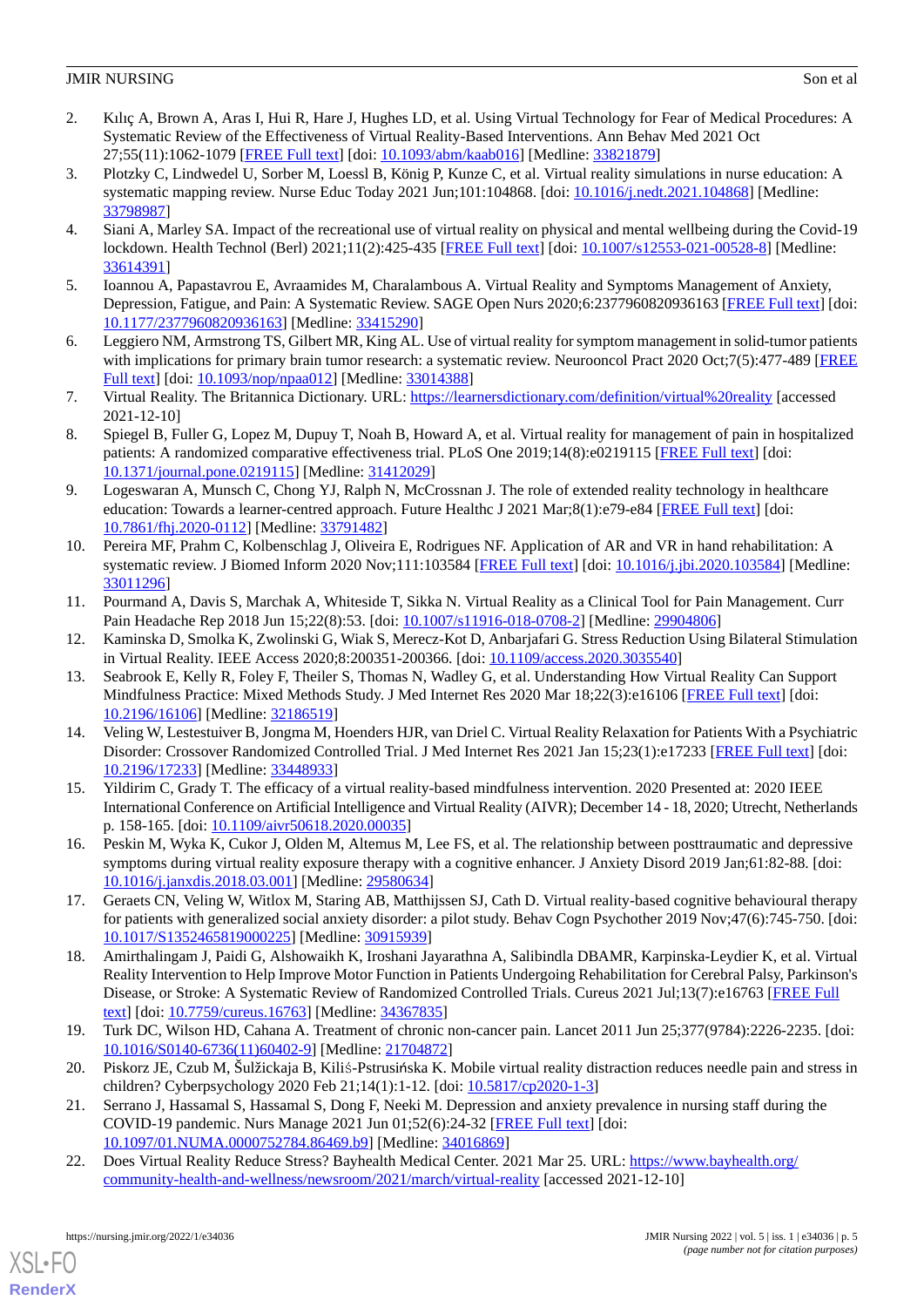- <span id="page-5-0"></span>23. Navarro-Haro MV, López-Del-Hoyo Y, Campos D, Linehan MM, Hoffman HG, García-Palacios A, et al. Meditation experts try Virtual Reality Mindfulness: A pilot study evaluation of the feasibility and acceptability of Virtual Reality to facilitate mindfulness practice in people attending a Mindfulness conference. PLoS One 2017;12(11):e0187777 [\[FREE](https://dx.plos.org/10.1371/journal.pone.0187777) [Full text\]](https://dx.plos.org/10.1371/journal.pone.0187777) [doi: [10.1371/journal.pone.0187777](http://dx.doi.org/10.1371/journal.pone.0187777)] [Medline: [29166665](http://www.ncbi.nlm.nih.gov/entrez/query.fcgi?cmd=Retrieve&db=PubMed&list_uids=29166665&dopt=Abstract)]
- <span id="page-5-1"></span>24. Mekbib DB, Debeli DK, Zhang L, Fang S, Shao Y, Yang W, et al. A novel fully immersive virtual reality environment for upper extremity rehabilitation in patients with stroke. Ann N Y Acad Sci 2021 Jun;1493(1):75-89. [doi: [10.1111/nyas.14554\]](http://dx.doi.org/10.1111/nyas.14554) [Medline: [33442915](http://www.ncbi.nlm.nih.gov/entrez/query.fcgi?cmd=Retrieve&db=PubMed&list_uids=33442915&dopt=Abstract)]
- <span id="page-5-3"></span><span id="page-5-2"></span>25. Winter C, Kern F, Gall D, Latoschik ME, Pauli P, Käthner I. Immersive virtual reality during gait rehabilitation increases walking speed and motivation: a usability evaluation with healthy participants and patients with multiple sclerosis and stroke. J Neuroeng Rehabil 2021 Apr 22;18(1):68 [[FREE Full text\]](https://jneuroengrehab.biomedcentral.com/articles/10.1186/s12984-021-00848-w) [doi: [10.1186/s12984-021-00848-w\]](http://dx.doi.org/10.1186/s12984-021-00848-w) [Medline: [33888148\]](http://www.ncbi.nlm.nih.gov/entrez/query.fcgi?cmd=Retrieve&db=PubMed&list_uids=33888148&dopt=Abstract)
- 26. Bortone I, Barsotti M, Leonardis D, Crecchi A, Tozzini A, Bonfiglio L, et al. Immersive Virtual Environments and Wearable Haptic Devices in rehabilitation of children with neuromotor impairments: a single-blind randomized controlled crossover pilot study. J Neuroeng Rehabil 2020 Oct 28;17(1):144 [[FREE Full text](https://jneuroengrehab.biomedcentral.com/articles/10.1186/s12984-020-00771-6)] [doi: [10.1186/s12984-020-00771-6\]](http://dx.doi.org/10.1186/s12984-020-00771-6) [Medline: [33115487](http://www.ncbi.nlm.nih.gov/entrez/query.fcgi?cmd=Retrieve&db=PubMed&list_uids=33115487&dopt=Abstract)]
- <span id="page-5-5"></span><span id="page-5-4"></span>27. Ganry L, Hersant B, Sidahmed-Mezi M, Dhonneur G, Meningaud J. Using virtual reality to control preoperative anxiety in ambulatory surgery patients: A pilot study in maxillofacial and plastic surgery. J Stomatol Oral Maxillofac Surg 2018 Sep;119(4):257-261. [doi: [10.1016/j.jormas.2017.12.010\]](http://dx.doi.org/10.1016/j.jormas.2017.12.010) [Medline: [29317347\]](http://www.ncbi.nlm.nih.gov/entrez/query.fcgi?cmd=Retrieve&db=PubMed&list_uids=29317347&dopt=Abstract)
- <span id="page-5-6"></span>28. Wilson K, Scorsone G. The Use of Virtual Reality Technologies to Reduce Anxiety and Improve Experience in Chemotherapy Patients During Treatment. Front. Virtual Real 2021 Jun 30;2:1-8. [doi: [10.3389/frvir.2021.695449\]](http://dx.doi.org/10.3389/frvir.2021.695449)
- <span id="page-5-7"></span>29. Tennant M, Youssef GJ, McGillivray J, Clark T, McMillan L, McCarthy MC. Exploring the use of Immersive Virtual Reality to enhance Psychological Well-Being in Pediatric Oncology: A pilot randomized controlled trial. Eur J Oncol Nurs 2020 Oct;48:101804. [doi: [10.1016/j.ejon.2020.101804](http://dx.doi.org/10.1016/j.ejon.2020.101804)] [Medline: [32949941\]](http://www.ncbi.nlm.nih.gov/entrez/query.fcgi?cmd=Retrieve&db=PubMed&list_uids=32949941&dopt=Abstract)
- <span id="page-5-8"></span>30. Lee LJ, Wehrlen L, Wallen GR, Ding Y, Ross A. Symptom Clusters and Influencing Factors in Family Caregivers of Individuals With Cancer. Cancer Nurs 2021;44(6):E547-E555 [[FREE Full text](http://europepmc.org/abstract/MED/33259376)] [doi: [10.1097/NCC.0000000000000877\]](http://dx.doi.org/10.1097/NCC.0000000000000877) [Medline: [33259376](http://www.ncbi.nlm.nih.gov/entrez/query.fcgi?cmd=Retrieve&db=PubMed&list_uids=33259376&dopt=Abstract)]
- <span id="page-5-9"></span>31. Ross A, Jumin Lee L, Wehrlen L, Cox R, Yang L, Perez A, et al. Factors That Influence Health-Promoting Behaviors in Cancer Caregivers. Oncol Nurs Forum 2020 Nov 01;47(6):692-702. [doi: [10.1188/20.ONF.692-702](http://dx.doi.org/10.1188/20.ONF.692-702)] [Medline: [33063787](http://www.ncbi.nlm.nih.gov/entrez/query.fcgi?cmd=Retrieve&db=PubMed&list_uids=33063787&dopt=Abstract)]
- <span id="page-5-10"></span>32. Mosadeghi S, Reid MW, Martinez B, Rosen BT, Spiegel BMR. Feasibility of an Immersive Virtual Reality Intervention for Hospitalized Patients: An Observational Cohort Study. JMIR Ment Health 2016 Jun 27;3(2):e28 [\[FREE Full text](https://mental.jmir.org/2016/2/e28/)] [doi: [10.2196/mental.5801\]](http://dx.doi.org/10.2196/mental.5801) [Medline: [27349654](http://www.ncbi.nlm.nih.gov/entrez/query.fcgi?cmd=Retrieve&db=PubMed&list_uids=27349654&dopt=Abstract)]
- <span id="page-5-12"></span><span id="page-5-11"></span>33. Buchanan C, Howitt ML, Wilson R, Booth RG, Risling T, Bamford M. Predicted Influences of Artificial Intelligence on Nursing Education: Scoping Review. JMIR Nurs 2021;4(1):e23933 [[FREE Full text\]](http://europepmc.org/abstract/MED/34345794) [doi: [10.2196/23933](http://dx.doi.org/10.2196/23933)] [Medline: [34345794](http://www.ncbi.nlm.nih.gov/entrez/query.fcgi?cmd=Retrieve&db=PubMed&list_uids=34345794&dopt=Abstract)]
- <span id="page-5-13"></span>34. Garrett B, Taverner T, Gromala D, Tao G, Cordingley E, Sun C. Virtual Reality Clinical Research: Promises and Challenges. JMIR Serious Games 2018 Oct 17;6(4):e10839 [[FREE Full text\]](https://games.jmir.org/2018/4/e10839/) [doi: [10.2196/10839](http://dx.doi.org/10.2196/10839)] [Medline: [30333096](http://www.ncbi.nlm.nih.gov/entrez/query.fcgi?cmd=Retrieve&db=PubMed&list_uids=30333096&dopt=Abstract)]
- <span id="page-5-14"></span>35. Ansado J, Chasen C, Bouchard S, Northoff G. How brain imaging provides predictive biomarkers for therapeutic success in the context of virtual reality cognitive training. Neurosci Biobehav Rev 2021 Jan;120:583-594. [doi: [10.1016/j.neubiorev.2020.05.018\]](http://dx.doi.org/10.1016/j.neubiorev.2020.05.018) [Medline: [32533997](http://www.ncbi.nlm.nih.gov/entrez/query.fcgi?cmd=Retrieve&db=PubMed&list_uids=32533997&dopt=Abstract)]
- <span id="page-5-15"></span>36. Smith V, Warty RR, Sursas JA, Payne O, Nair A, Krishnan S, et al. The Effectiveness of Virtual Reality in Managing Acute Pain and Anxiety for Medical Inpatients: Systematic Review. J Med Internet Res 2020 Nov 02;22(11):e17980 [[FREE Full](https://www.jmir.org/2020/11/e17980/) [text](https://www.jmir.org/2020/11/e17980/)] [doi: [10.2196/17980\]](http://dx.doi.org/10.2196/17980) [Medline: [33136055\]](http://www.ncbi.nlm.nih.gov/entrez/query.fcgi?cmd=Retrieve&db=PubMed&list_uids=33136055&dopt=Abstract)
- <span id="page-5-16"></span>37. Birckhead B, Khalil C, Liu X, Conovitz S, Rizzo A, Danovitch I, et al. Recommendations for Methodology of Virtual Reality Clinical Trials in Health Care by an International Working Group: Iterative Study. JMIR Ment Health 2019 Jan 31;6(1):e11973 [\[FREE Full text](https://mental.jmir.org/2019/1/e11973/)] [doi: [10.2196/11973\]](http://dx.doi.org/10.2196/11973) [Medline: [30702436\]](http://www.ncbi.nlm.nih.gov/entrez/query.fcgi?cmd=Retrieve&db=PubMed&list_uids=30702436&dopt=Abstract)
- <span id="page-5-18"></span><span id="page-5-17"></span>38. Saredakis D, Szpak A, Birckhead B, Keage HAD, Rizzo A, Loetscher T. Factors Associated With Virtual Reality Sickness in Head-Mounted Displays: A Systematic Review and Meta-Analysis. Front Hum Neurosci 2020;14:96 [\[FREE Full text\]](https://doi.org/10.3389/fnhum.2020.00096) [doi: [10.3389/fnhum.2020.00096](http://dx.doi.org/10.3389/fnhum.2020.00096)] [Medline: [32300295](http://www.ncbi.nlm.nih.gov/entrez/query.fcgi?cmd=Retrieve&db=PubMed&list_uids=32300295&dopt=Abstract)]
- 39. Warner N, Teo JT. Neurological injury from virtual reality mishap. BMJ Case Rep 2021 Oct 12;14(10):e243424 [\[FREE](http://europepmc.org/abstract/MED/34642218) [Full text\]](http://europepmc.org/abstract/MED/34642218) [doi: [10.1136/bcr-2021-243424\]](http://dx.doi.org/10.1136/bcr-2021-243424) [Medline: [34642218\]](http://www.ncbi.nlm.nih.gov/entrez/query.fcgi?cmd=Retrieve&db=PubMed&list_uids=34642218&dopt=Abstract)
- 40. Vincent C, Eberts M, Naik T, Gulick V, O'Hayer CV. Provider experiences of virtual reality in clinical treatment. PLoS One 2021;16(10):e0259364 [\[FREE Full text\]](https://dx.plos.org/10.1371/journal.pone.0259364) [doi: [10.1371/journal.pone.0259364\]](http://dx.doi.org/10.1371/journal.pone.0259364) [Medline: [34714889\]](http://www.ncbi.nlm.nih.gov/entrez/query.fcgi?cmd=Retrieve&db=PubMed&list_uids=34714889&dopt=Abstract)
- 41. Saeed SA, Masters RM. Disparities in Health Care and the Digital Divide. Curr Psychiatry Rep 2021 Jul 23;23(9):61 [\[FREE](http://europepmc.org/abstract/MED/34297202) [Full text\]](http://europepmc.org/abstract/MED/34297202) [doi: [10.1007/s11920-021-01274-4](http://dx.doi.org/10.1007/s11920-021-01274-4)] [Medline: [34297202](http://www.ncbi.nlm.nih.gov/entrez/query.fcgi?cmd=Retrieve&db=PubMed&list_uids=34297202&dopt=Abstract)]

# **Abbreviations**

[XSL](http://www.w3.org/Style/XSL)•FO **[RenderX](http://www.renderx.com/)**

**CBT:** cognitive behavioral therapy **PTSD:** posttraumatic stress disorder **VR:** virtual reality